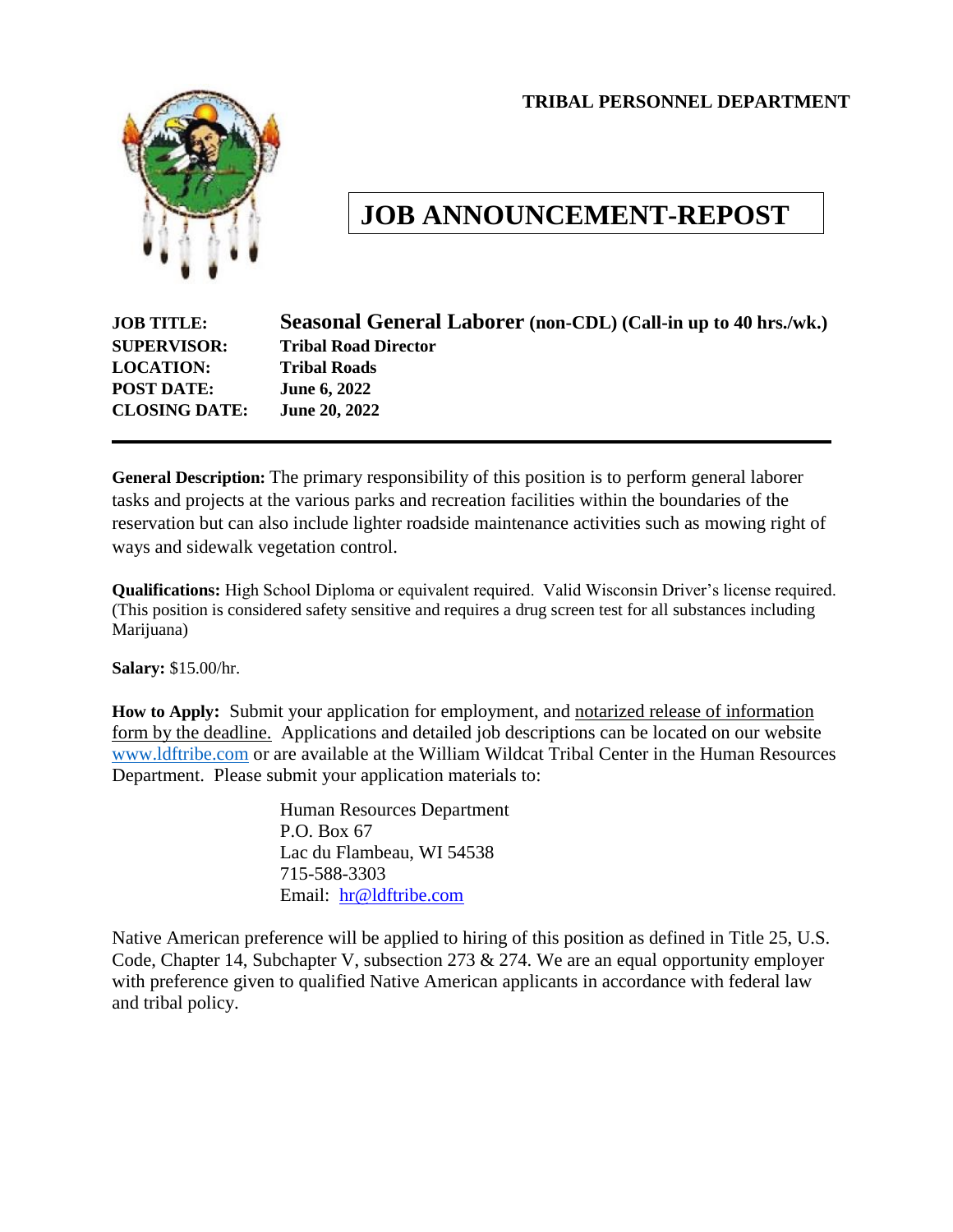#### **Lac du Flambeau Band of Lake Superior Chippewa Indians Nonexempt Position Description**

**A. TITLE OF POSITION:** Seasonal General Laborer (non-CDL) (Call-in up to 40 hrs./wk.)

### **B. DEPARTMENT:** Tribal Roads

#### **C. SUPERVISOR'S TITLE:** Tribal Roads Director

**D. DESCRIPTION OF DUTIES:** The primary responsibility of the position is to perform general laborer tasks and projects at the various parks and recreation facilities within the boundaries of the reservation but can also include roadside maintenance activities such as mowing right of ways and sidewalk vegetation control. Will also coordinate with the Tribal Roads Director regarding new or existing recreation sites improvements. Specific responsibilities include but are not limited to the following:

- 1. Maintain and operate mowers, saws, trimmers, edger's, blowers, etc.
- 2. May assist in the removal of fallen trees, large branches, brush, etc. when necessary.
- 3. Place all necessary precaution/warning signage required on roadways while working.
- 4. Pick up trash/litter in designated ROW's, parks, and landings; empty trash receptacles in parks and landings.
- 5. Attend to restrooms in parks and waysides, restocking when necessary.
- 6. Heavy equipment operations may include, skid steer with attachments, John Deere ditch mower, and/or front-end loader with attachments.
- 7. Know and wear all required personal protection equipment (PPE) always.
- 8. Conduct pre and post trip inspections of all equipment used every day.
- 9. Complete all required documentation.
- 10. Keep work space and equipment clean and in good condition.
- 11. Maintain good attendance and punctuality.
- 12. Other duties as assigned that pertain to job.

### **E. POSITION RELATIONSHIPS:**

- **1. Internal:** This position will have daily interaction with co-workers.
- **2. External:** This position will have regular interaction with the members of the community as well as traffic on the roads.

### **F. SUPERVISORY RESPONSIBILITIES:** None

### **G. SUPERVISION RECEIVED:** Minimal

- **H. EDUCATION:** High School Diploma or equivalent required.
- **I. EXPERIENCE:** Knowledge and practice of safe equipment operation required.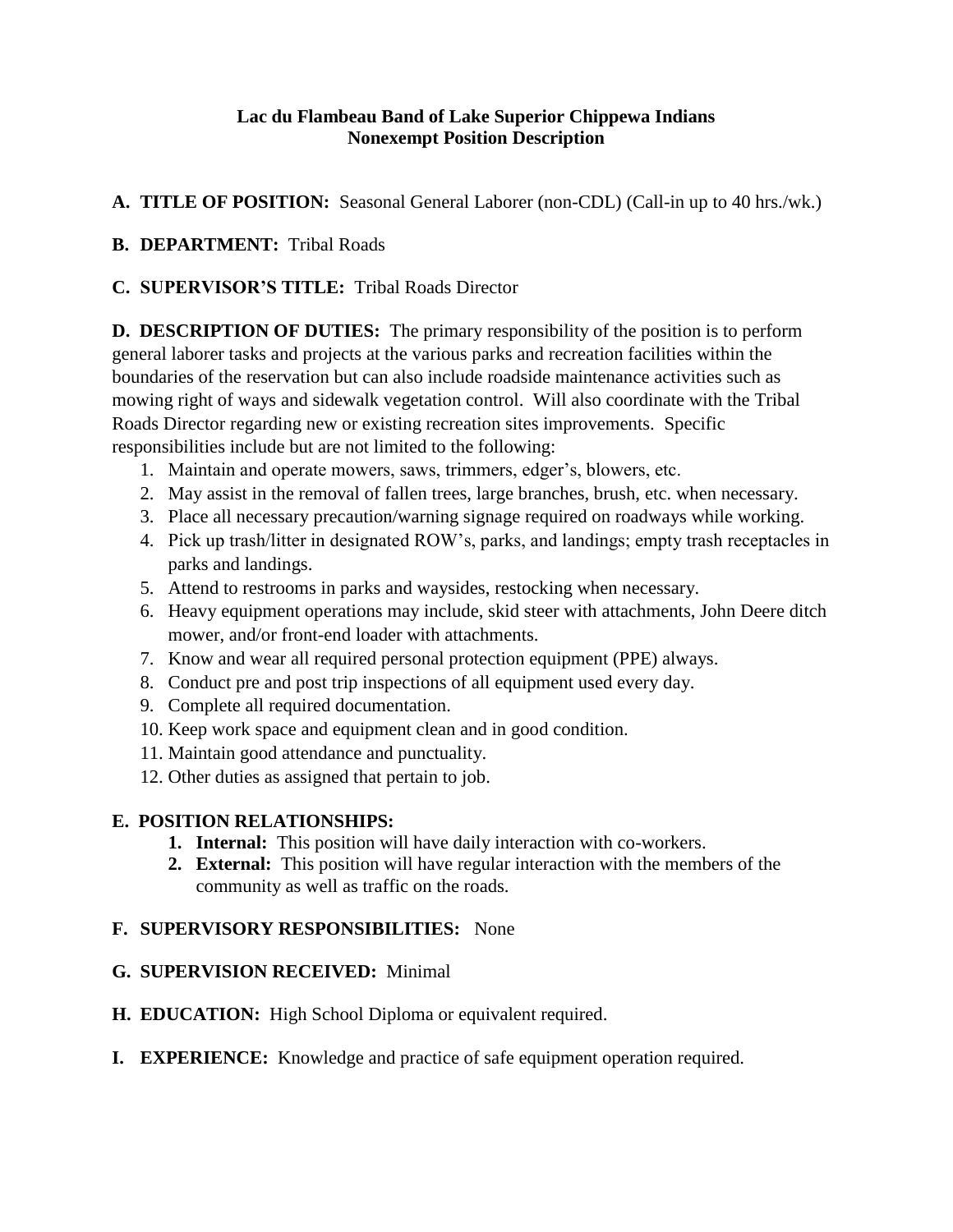## **J. SKILLS**:

- 1. Safe operation of all equipment such as chainsaws, trimmers, chipper, mowers, trucks, etc.
- 2. Must have valid Wisconsin Driver's License.
- 3. Must work safely in a garage or out in the field and around heavy equipment utilizing proper personal protective equipment at all times.
- 4. Must practice responsible driving practices always, no exceeding the posted speed limits or cell phone use permitted.
- 5. Must adhere to all regular and hazardous waste disposal laws, regulations, policies, etc. always.
- 6. Must be in good physical condition and able to lift at least 50lbs.
- 7. Must be dependable, willing to work odd hours (early mornings), occasional weekends, and special events/holidays.
- 8. Must have a reliable mode of transportation to get to work.
- 9. No criminal driving offenses within the previous three years. No more than one speeding ticket within the previous three years.

## **K. WORKING ENVIRONMENT:**

- **1. Work Conditions:** Majority of responsibilities are performed outdoors along roads or in the right of ways in all weather conditions and occasional tasks in a commercial garage environment located in the Roads Department Garage.
- **2. Exposure to Hazards:** Will have frequent exposure to fuels, oils, and chemicals/cleaners typically found around engines and heavy equipment. Frequent exposure to dust and dirt. Frequent exposure to loud noise.
- **3. Physical Requirements:** Sitting, standing, walking, climbing, and frequent heavy lifting. Must be able to lift 50 pounds.
- **L. BEHAVIOR:** The vision, goals and objectives of the Lac du Flambeau Band of the Lake Superior Chippewa Indians requires the Seasonal General Laborer non-CDL to perform in both a professional and personable manner. The manner in which the employee relates to fellow employees, customers and visitors is considered parallel in importance to technical knowledge and ability. Respect and consideration given to the dignity of each customer, visitor and fellow employee is a requisite of successful job performance. Any attitude or behavior that will tarnish the name or reputation of the Lac du Flambeau Tribe will not be tolerated and is subject to disciplinary action.
- **M. OTHER:** Demonstrate a strong commitment to cultural beliefs and values of the Lac du Flambeau Band of Lake Superior Chippewa Indians and the governing Tribal Council. Practices cultural sensitivity at all times, recognizing the respective diverse work styles within the organization and the Lac du Flambeau community. Must submit to a drug test prior to commencing employment and random testing thereafter. Criminal background check required applicable to the job description. As an employee of the Tribe, he/she will be subject to the Policies and Procedures of the Lac du Flambeau Band of Lake Superior Chippewa Indians. **Position is valid from April 1st thru September 30th only.**